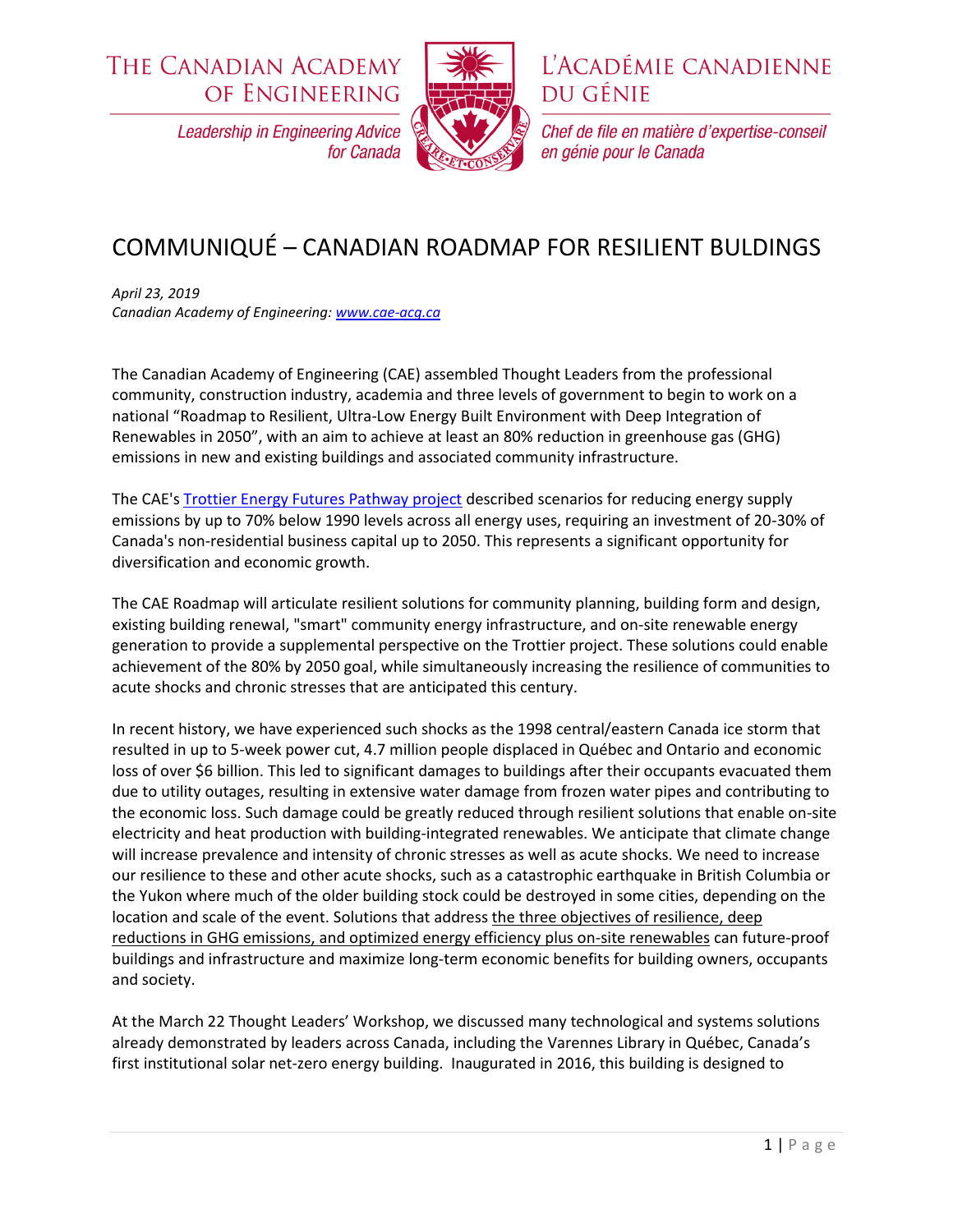produce approximately as much energy as it uses in an average year through a building-integrated photovoltaic system. In fact, the solar energy potential across most of the populated areas of Canada is significantly higher than most of northern Europe. Peak utility demand can be reduced through smart grids, with smart buildings being active participants to provide load flexibility and services to the grid, including short-term curtailment of water heaters, thermal storage on-site, and additional storage from electrical vehicles. Energy utility resource planning, consumption and production rate structures, and the development of building codes and standards will benefit from access to measured data from building operations, requiring information infrastructure aligned with privacy legislation.

The CAE and its partners have launched a major effort to consider many of the questions raised at the workshop, reflecting various constituencies represented, to identify practical technical, policy, standards development and institutional solutions, and to develop the Roadmap document by 2021. The Roadmap could be used by all levels of government, including Indigenous communities, the construction and realestate industries, energy utilities, the associated professional communities, product manufacturers, academia, and other key influencers. The vision is for a resilient built environment that is economically optimized in design, operation, retrofit/renewal and energy over a long-term horizon equivalent to the lifetime of the building/infrastructure (at least 50 years).

Further research will build upon existing strong evidence that energy efficiency and on-site renewable energy generation are required for broader resilience of the building stock and associated community infrastructure. To accelerate the innovation cycle, we will look to reframe the problem statements, continue to learn from existing building operations, and enable "double-loop" learning. We will aim to integrate "silos" in the professional community (*i.e*., engineering, planning, architecture, real estate, and the administration and management of construction, buildings, utilities, governments and others). Finally, we will develop win-win approaches and solutions adapted to the different regional contexts for new and existing buildings and community energy infrastructure by identifying the design solutions that optimize the multiple objectives of building code objectives, energy efficiency, GHG reductions, on-site renewable energy generation and durability.

The first order of business is to clarify the scope of the Roadmap. We will then define the range of questions that correspond with technical, market and human behavioural barriers. The Thought Leaders discussed concerns around the durability of modern construction, fuel and material choices, maintenance of existing affordable housing stock, procurement of professional services and "value engineering" (often cutting construction costs by installing lower performing components than envisioned in the design), market acceptance of innovative designs, management of risk and liability, and capacity of the industries to deliver solutions at scale. Consideration of key related barriers and research questions is being addressed through a network of leading Canadian researchers from about 15 universities across all major regions and over forty partners covering major stakeholders, including the built environment designers, energy utilities, municipalities, builders, and manufacturers.

The Roadmap will articulate existing and emerging societal goals, highlight all available government policy levers and market mechanisms, and provide at least three "pathways" to achieve the vision. Pathways are expected to include, but not limited to the following: evolving objectives for the national building code development system; adoption/ implementation of these codes by provinces, territories Indigenous communities and local governments; public/ industry awareness and education; opportunities through incentives/ insurance/ financing/ leadership investments; technical synergies of having buildings be active participants in the energy grids; energy pricing strategies for energy efficiency and models to facilitate integration of on-site renewable energy systems; qualification-based/ financial